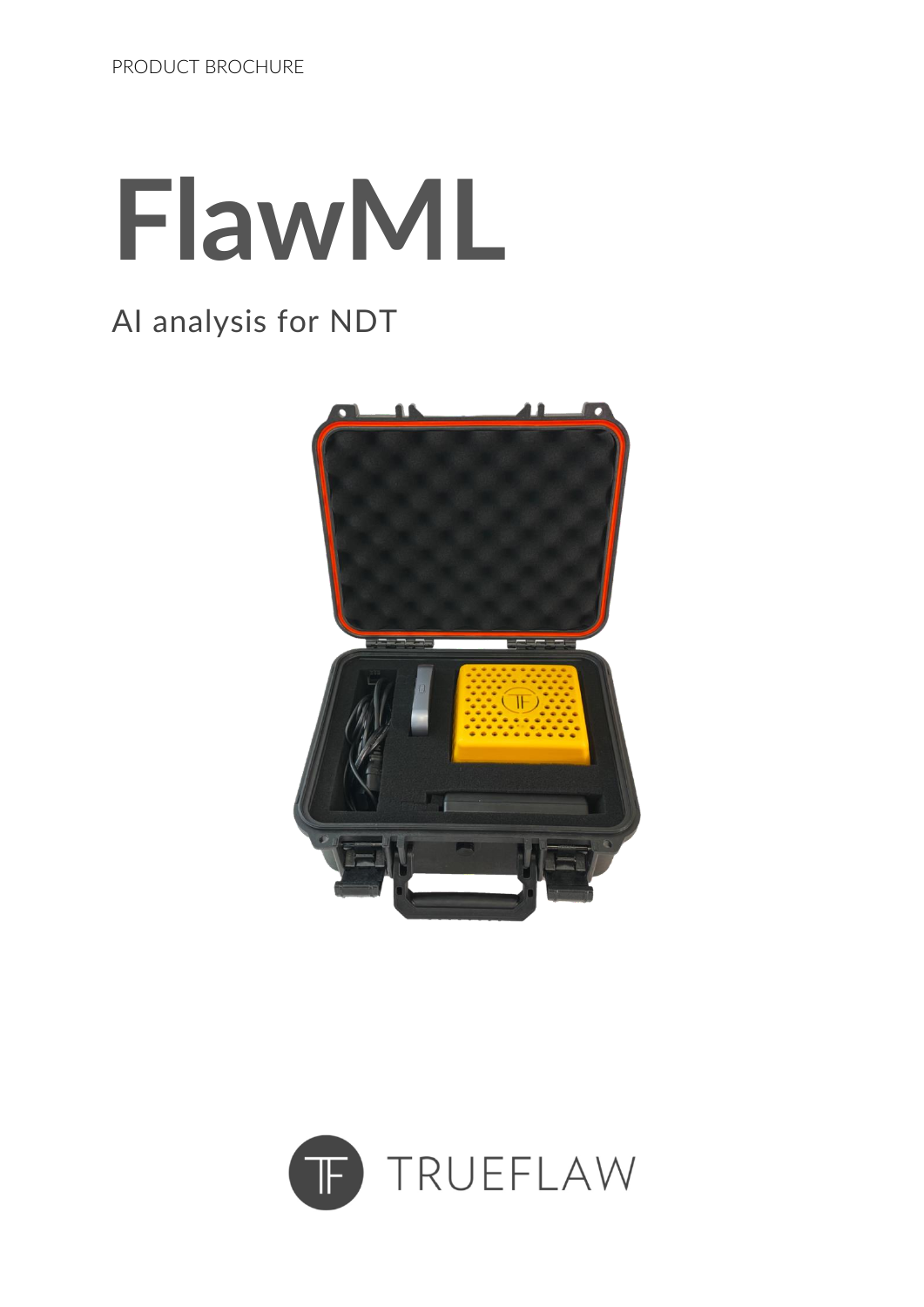## **Key features**

FlawML software provides automatic analysis of NDT data to aid the inspector. Powered by AI, FlawML is performant and suitable for a wide range of tasks.

- Finds potential indications in NDT data
- Reports findings intuitively, fit to your workflow
- Tailored and validated for each inspection case

## **Benefits**

- Allows to focus on indicated areas, saving resources for what's important
- An extra pair of eyes that never gets tired – useful for large workloads
- Automates mundane tasks like data quality assessment and reporting
- Can be integrated into fully automatic inspections
- Provides statistics for more finegrained production control, without added manual work

## **Applications**

#### Radiography

- DDA, CR or digitized film
- Weld inspection: detection, measurement and classification of defects
- SNR measurement
- IQI evaluation
- Lead letter text recognition

#### Ultrasonic testing

- Mechanized inspections
- Conventional, phased array or time-of-flight diffraction. Ask us more for other types
- Defect detection and classification

#### Visual testing

• Image- or video-based inspections

#### **TrueflawBox**

FlawML software comes packaged in TrueflawBox, our standalone Edge AI unit

- Fast analysis times with 32 TOPS of AI performance
- Connect to local network or directly to a PC with an ethernet cable
- No internet connection needed. can be used on site
- Easy to use: drag and drop files to TrueflawBox for analysis
- Customized installations to fit your workflow